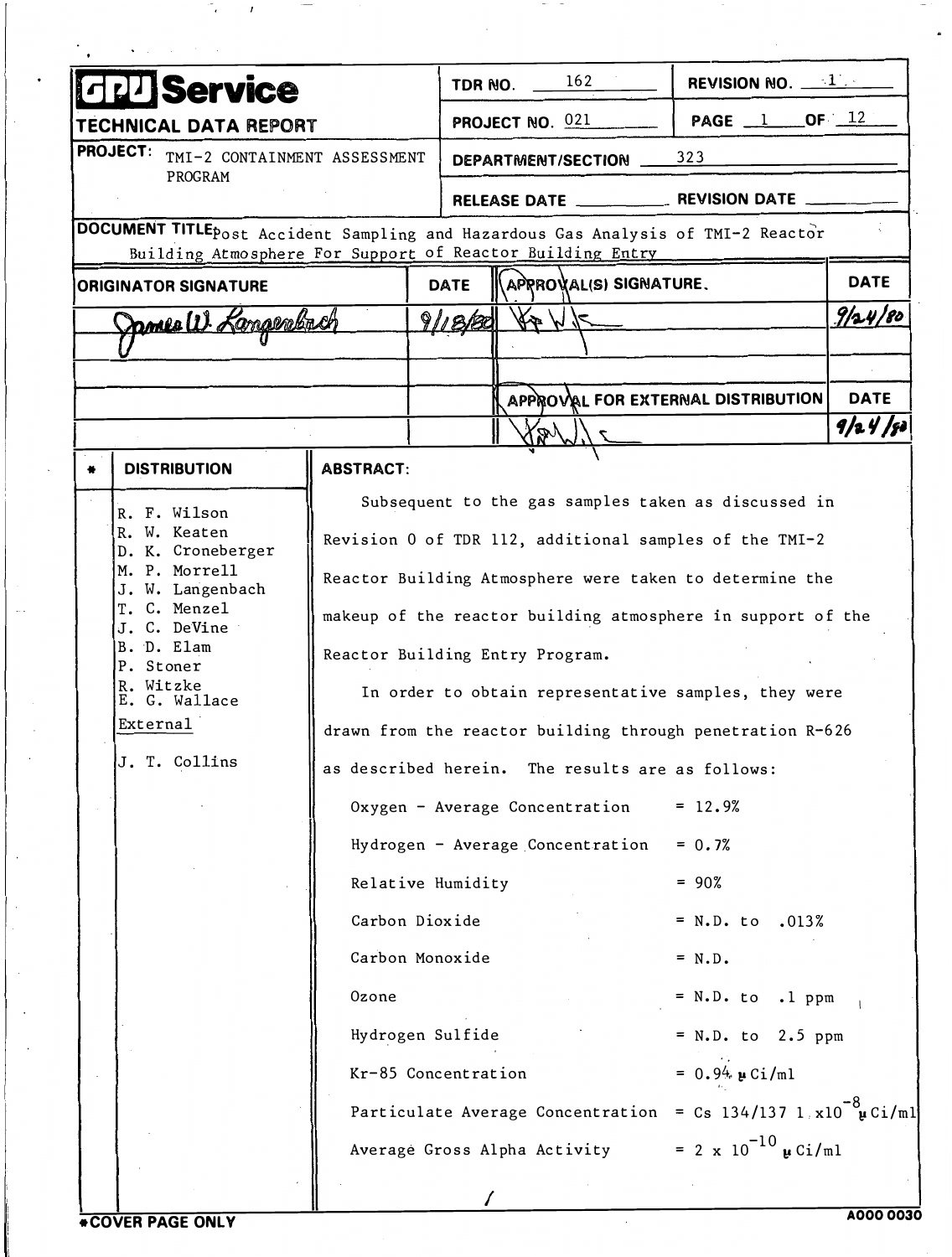| <b>HIT Service</b> |                                                                                        |  | TDR NO.                 |  |
|--------------------|----------------------------------------------------------------------------------------|--|-------------------------|--|
| <b>TITLE</b>       | TMI-2 Containment Assessment Program                                                   |  | PAGE $\mathbf{H}$       |  |
| <b>REV</b>         | <b>SUMMARY OF CHANGE</b>                                                               |  | <b>APPROVAL</b>         |  |
| $\mathbf{1}$       | Corrected typo Page 12 of 12                                                           |  | $ \mu\rangle$ fangubach |  |
|                    | Sample No. 37669,<br>was: $Gross \times 1.97E^{-10}$<br>to: $Gross \times 1.97E^{-10}$ |  |                         |  |
|                    | was: $Gross\ X1.3E^{-8}$<br>to: $Gross\beta\gamma1.3E^{-8}$                            |  |                         |  |
|                    | Sample No. 36652,                                                                      |  |                         |  |
|                    | was: $Gross \, X4.02E^{-11}$<br>to: $Gross \times 4.02E^{-11}$                         |  |                         |  |
|                    | was: $Gross} \delta 6.69E^{-9}$<br>to: $GrossB X 6.69E^{-9}$                           |  |                         |  |
|                    |                                                                                        |  |                         |  |
|                    |                                                                                        |  |                         |  |
|                    |                                                                                        |  |                         |  |
|                    |                                                                                        |  |                         |  |
|                    |                                                                                        |  |                         |  |
|                    |                                                                                        |  |                         |  |
|                    |                                                                                        |  |                         |  |
|                    |                                                                                        |  |                         |  |

and the contract of the contract of the contract of the contract of the contract of the contract of the contract of the contract of the contract of the contract of the contract of the contract of the contract of the contra

 $\mathcal{L}_{\text{max}}$ 

 $\frac{1}{\sqrt{2}}\sum_{i=1}^{n-1}\frac{1}{i} \sum_{j=1}^{n-1} \frac{1}{j} \sum_{j=1}^{n-1} \frac{1}{j} \sum_{j=1}^{n-1} \frac{1}{j} \sum_{j=1}^{n-1} \frac{1}{j} \sum_{j=1}^{n-1} \frac{1}{j} \sum_{j=1}^{n-1} \frac{1}{j} \sum_{j=1}^{n-1} \frac{1}{j} \sum_{j=1}^{n-1} \frac{1}{j} \sum_{j=1}^{n-1} \frac{1}{j} \sum_{j=1}^{n-1} \frac{1}{j} \sum$ 

**Contract Contract**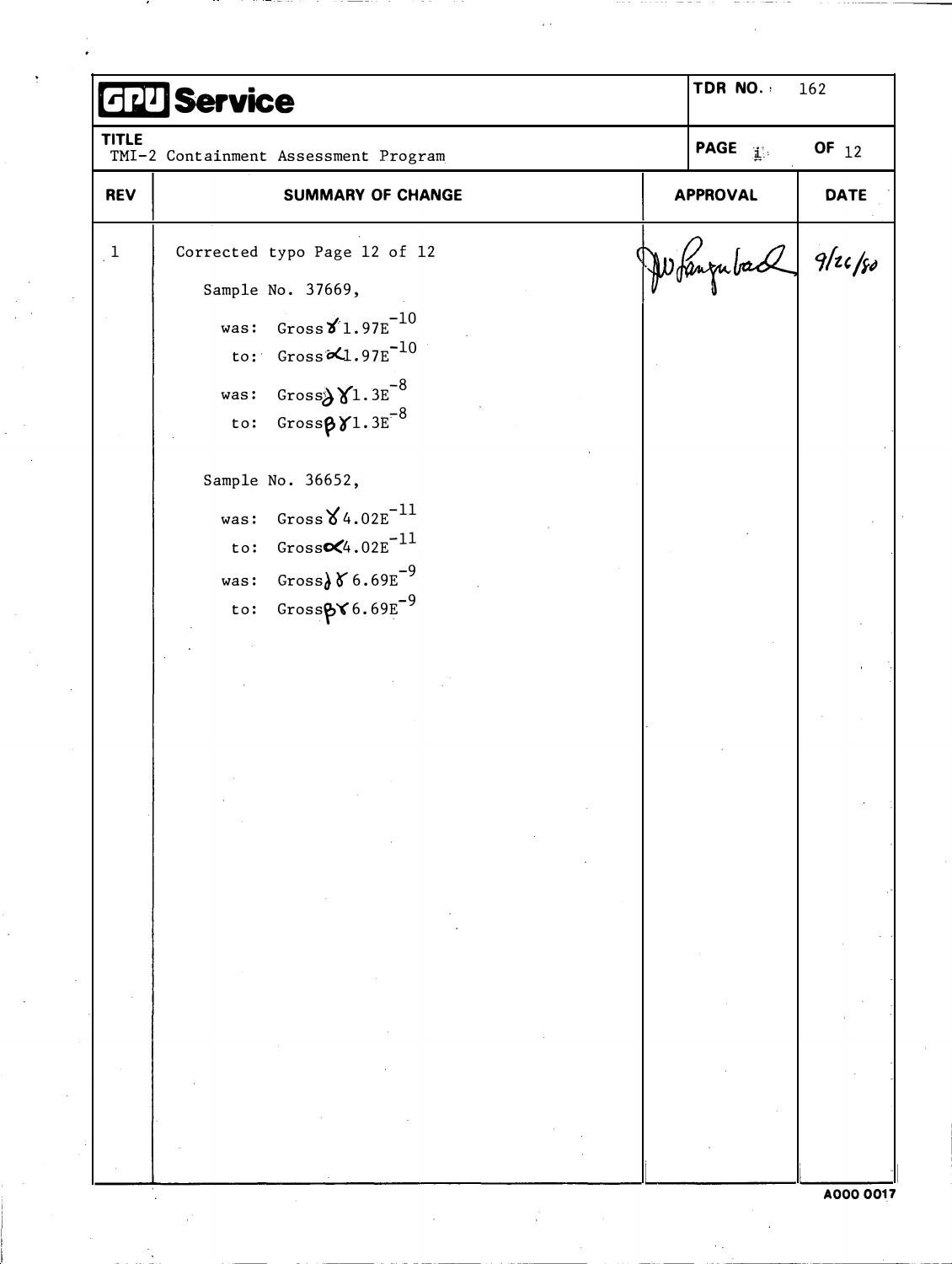Page la of 12 TDR No. 162

The detailed sample results are.shown in Tables 1, 2 and 3. The information gathered from these samples confirmed the relative accuracy of the samples gathered through the HPR 227 sample system as modified, and provided a sound basis for the next step in the containment assessment program - Reactor Building Entry.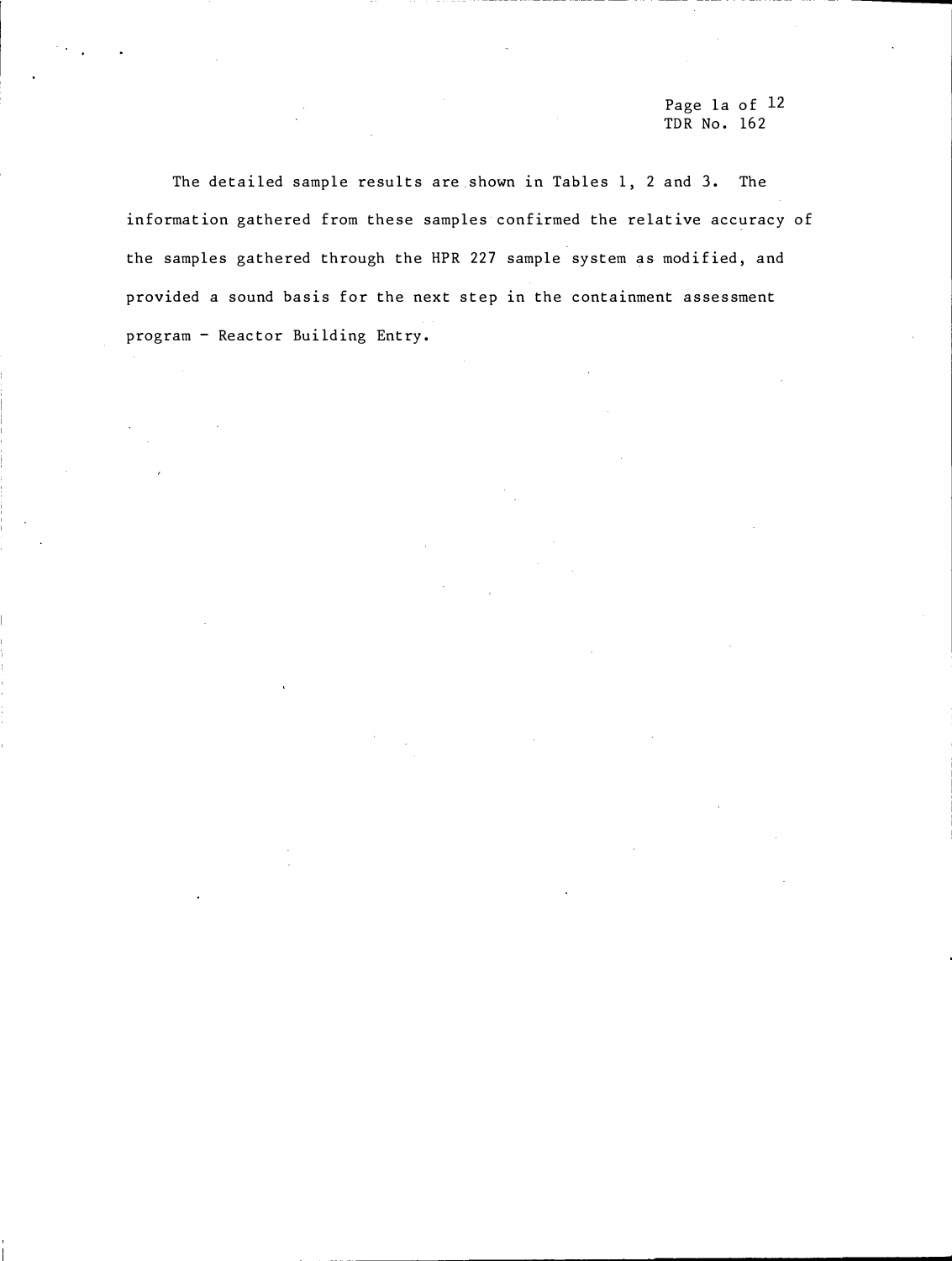Page 2 of 12 TDR No. 162

# Table of Contents

 $\hat{\boldsymbol{\beta}}$ 

 $\bar{z}$ 

 $\mathbb{R}^2$ 

| 1.0 | Introduction        | Page 3  |  |
|-----|---------------------|---------|--|
| 2.0 | Sample Techniques   | Page 3  |  |
| 3.0 | Conclusions         | Page 7  |  |
|     | 4.0 Recommendations | Page 7  |  |
| 5.0 | References          | Page 8  |  |
| 6.0 | Appendices          |         |  |
|     | Appendix A Figure 1 | Page 9  |  |
|     | Appendix B Table 1  | Page 10 |  |
|     | Appendix C Table 2  | Page 11 |  |
|     | Appendix D Table 3  | Page 12 |  |

 $\bar{\mathcal{A}}$ 

 $\ddot{\phantom{a}}$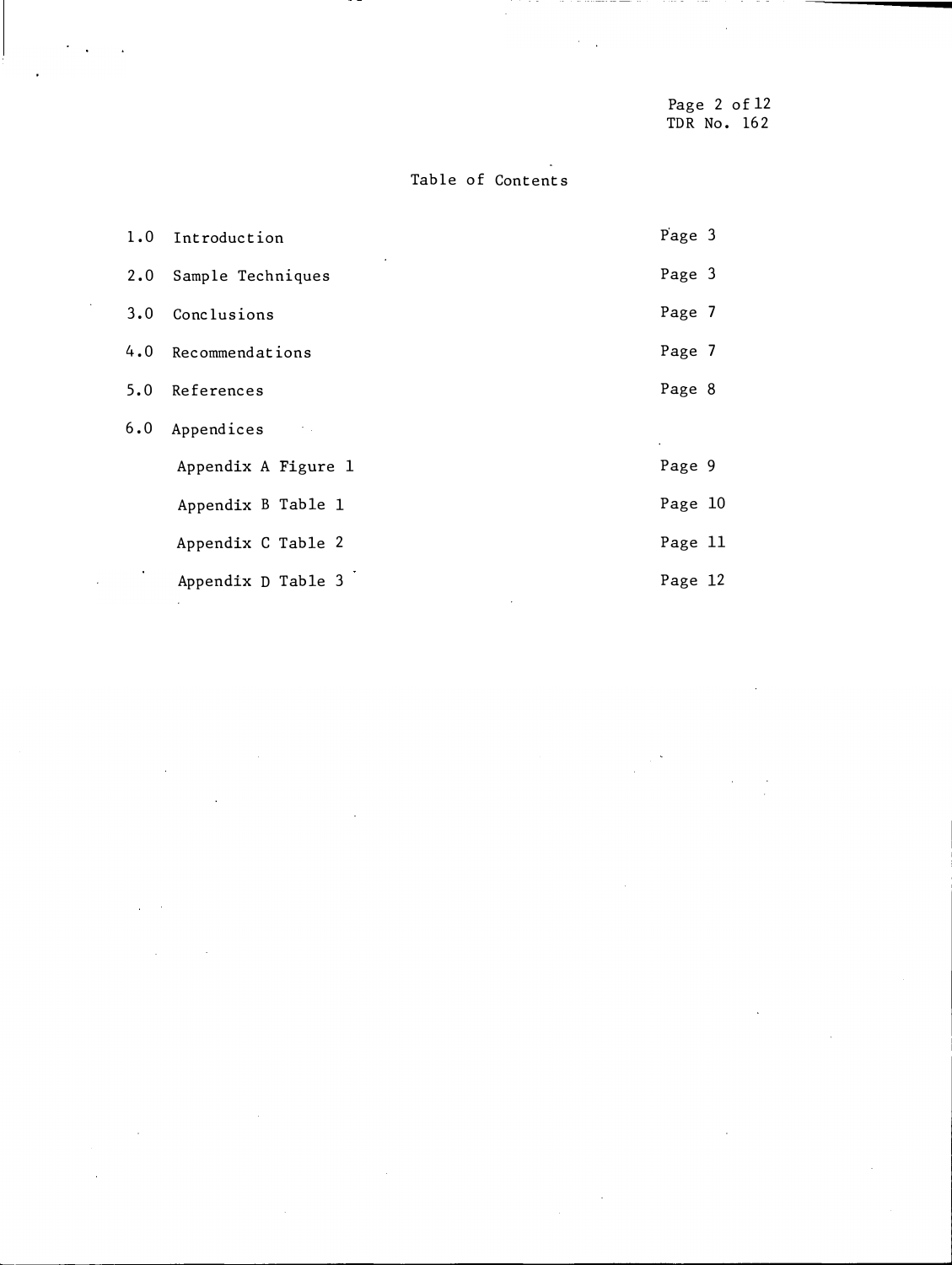#### 1.0 Introduction

Experiments were performed on April 3, 1980 and April 14, 1980 to confirm levels of oxygen, hydrogen, krypton and particulate concentrations measured with HPR 227 and to determine if there were toxic gases present. The results of the experiments verified the readings taken using the HPR 227 sample system and confirmed, as predicted by chemical theory, that the presence of airborne concentrations of hazardous or toxic gases is neglible.

The measurements of reactor building atmosphere were made through penetration R-626 by inserting sampling equipment into the penetration glove box and drawing samples from the reactor building through 3/8" tubing and discharging into a sample bag. All gas samples were measured by analyzing the gases inside of the sample bag while in the glove box.

The instrument preparation and measurements were performed by the following people:

GPU: Jim Langenbach Pam Stoner Russ Witzke Bechtel: Ed Walker Rad Services: Mike Pavelek Ralph Jacobs Babcock & Wilcox: Lee Porter

2.0 Sample Techniques

2.1 Gas samples were taken on April 3, 1980 and April 14, 1980 using the glass tube indicator method of analysis to measure relative humidity and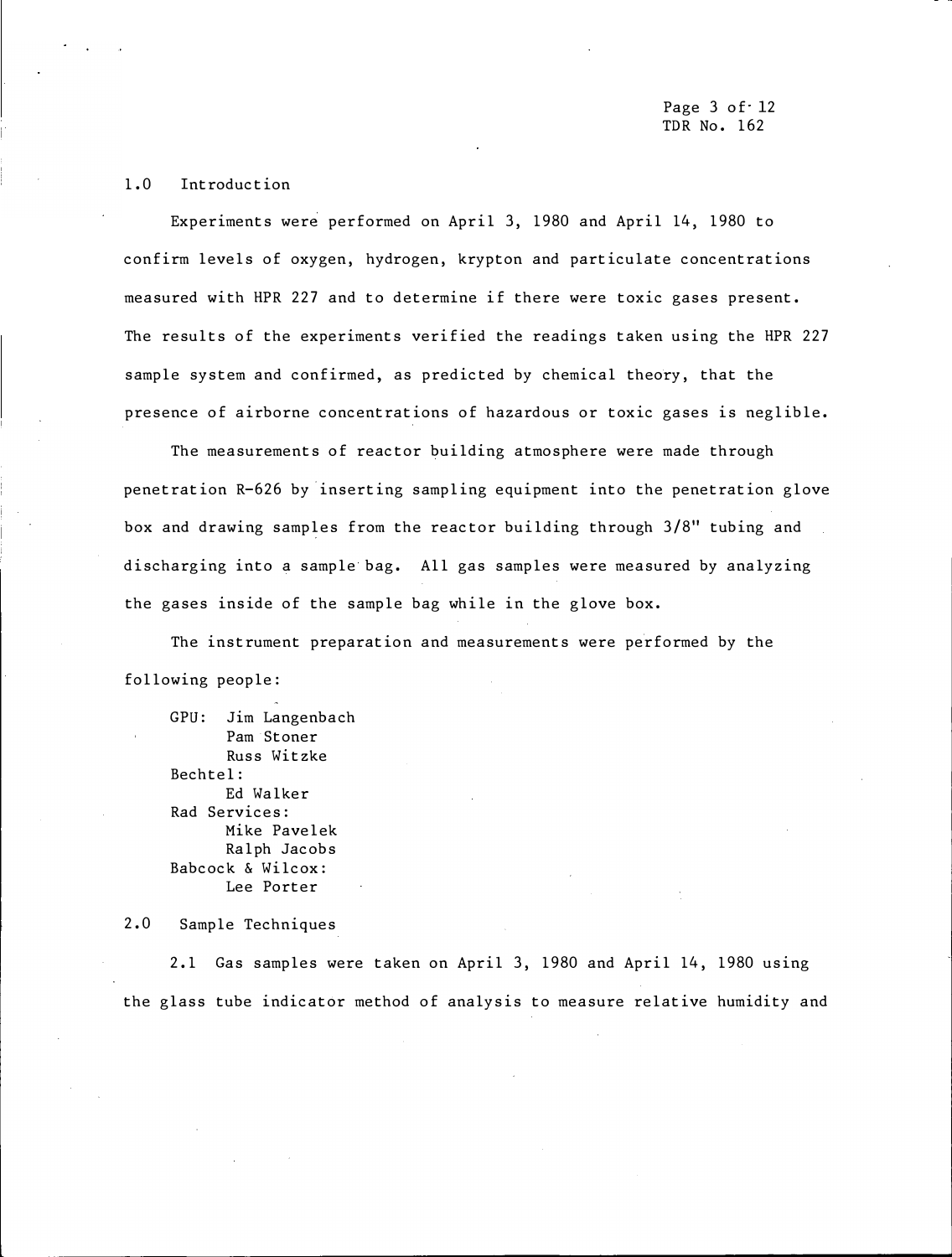concentrations of ozone, carbon dioxide, carbon monoxide and hydrogen sulfide.

In order to take these samples a fifteen foot length of 3/8" tubing was installed three feet into the TMI-2 reactor building through penetration R-626 using a telescoping tube (See Figure 1 for sketch). The sample line was attached to the suction of a Bendix BDX55HD air sampling pump which discharged into a 1000 cc poly bag at a rate of 3200 cc/min.

The sample pump was allowed to run for 10 minutes to assure that equilibrium was reached in the line. The collection bag was then connected to the sample pump discharge, filled, and flushed three times before samples were withdrawn. The ends of the glass tube indicators were broken open and samples were drawn through the glass tube indicators using a Bendix Gastec detector tube sampler withdrawing the sample from the collection bag.

The sample results are shown in the Tables and discussed below. Relative Humidity Water vapor in the atmosphere was measured at 8. 0 mg/1 from the sample pump discharge with the desiccant removed from the line. This converts to a relative humidity of 90% and was as expected. <u>Carbon Dioxide</u> (CO<sub>2</sub>) The indication that there was little or no CO<sub>2</sub> present was expected. The most probable source of  $CO<sub>2</sub>$  in the TMI-2 reactor building would be the result of combustion of hydrocarbons. There has been no evidence of a fire during the accident, other than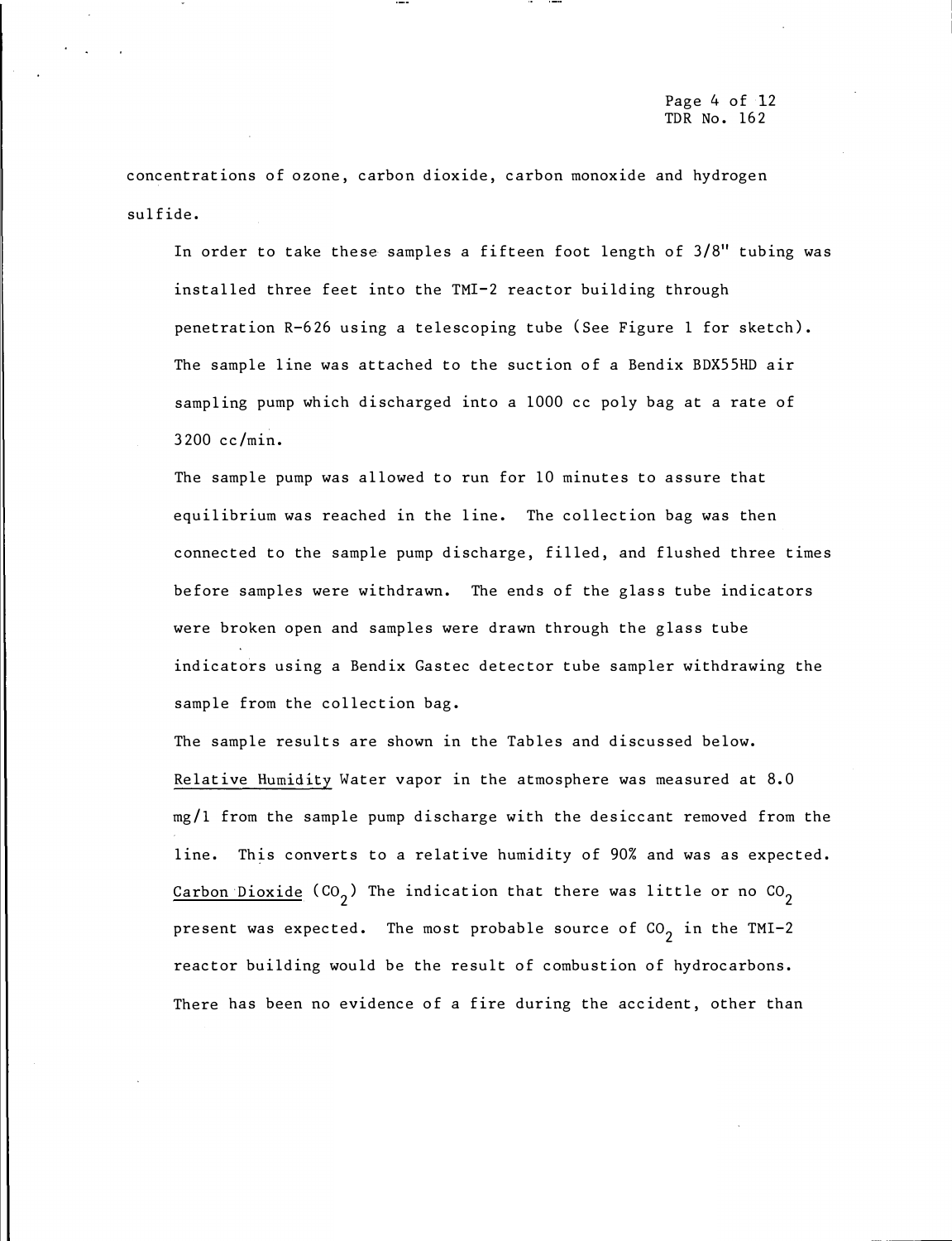Page 5 of 12 TDR No. 162

the hydrogen burn which would not generate carbon dioxide. The hydrogen burn also precluded the possibility of combustion after it occurred on March 28, 1979 since it reduced the oxygen levels to the point where there was insufficient oxygen to support combustion.  $Ozone$  (O<sub>3</sub>) The indication that there was no detectable ozone in the atmosphere was expected. The presence of hydrogen in the atmosphere would scavenge any ozone.

Hydrogen Sulfide (H<sub>2</sub>S) There is no known source for H<sub>2</sub>S, however, it was measured as a precaution. The results confirmed the expectation that none would be found.

Carbon Monoxide (CO) There was no carbon monoxide expected to be detected, however, the initial indications on the Gastec glass sample tube were that, CO was present in concentrations greater than 10, 000 ppm. The results of this test were suspect due to the lack of  $\mathop{\rm {}C0} _2,$ since CO will combine with the oxygen present and in time form  $\mathop{\hbox{\rm CO}}_2$ . Further investigation of the results revealed that the chemicals in the sample tube reacted with the hydrogen in the atmosphere and invalidated the results. In order to provide positive assurance that this was indeed the case, the sample procedure was repeated on April 14, 1980 using a MSA gas sampler and CO gas sample tube which would not react with the hydrogen or any other anticipated contaminant. The results confirmed that there was in fact no detectable level of CO in the Reactor Building atmosphere.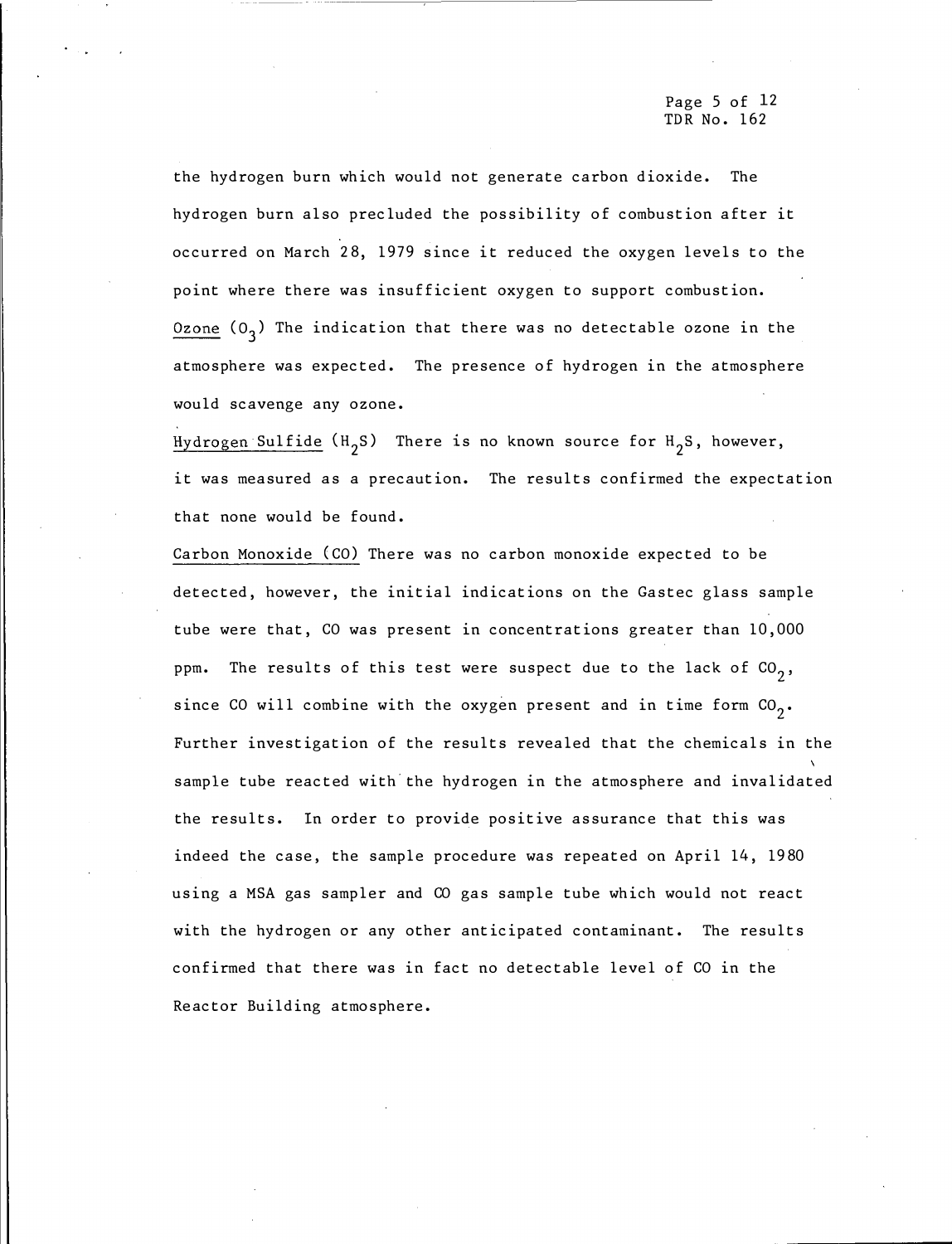Page 6 of·l2 TDR No. 162

2.2 Particulate samples were drawn from the reactor building at the same time that the gas samples were being drawn.

A Bendix BDX 55HD air sampling pump and tubing in a configuration similar to that used for drawing the reactor building gas samples was used. A particulate sample medium was affixed to the inlet of the sample pump suction tubing and inserted into containment using a telescoping tube. The sample pump was then turned on and run for 119 min. at a rate of 2000 cc/minute. The unit rotometer was calibrated prior to use, with the sample head and tubing, to assure the flow rate was accurate. The rotometer flow rate reading was visually verified during the sampling duration. The results of the sample indicate an average concentration of 1 x  $10^{-8}$   $\mu$  Ci/cc CS-137 which was the predominant isotope. Gross Alpha Activity was also measured as 2 x  $10^{-10}$   $\mu$  Ci/cc.

- 2.3 A 6cc vial of gas, collected from the sample pump discharge was analyzed for Kr-85 ( Sample #36, 620) and indicated a concentration of  $0.94 \,\mu\text{Ci/ml}$ . The vial was sealed after the pump had discharged into it for a period of 2 minutes and was sent to the lab for analysis.
- 2. 4 Hydrogen and oxygen were analyzed using Edmont Combustible Gas Oxygen Monitor Model 60-400 which was placed in the R-626 penetration glove box. The  $0^{\,}_2$  combustible detector was inserted into the bag on the discharge of the BDX55 HD sample pump used for drawing the gas samples from the reactor building, as discussed earlier. The pump discharge was connected to an inline filter (desiccant) to remove moisture from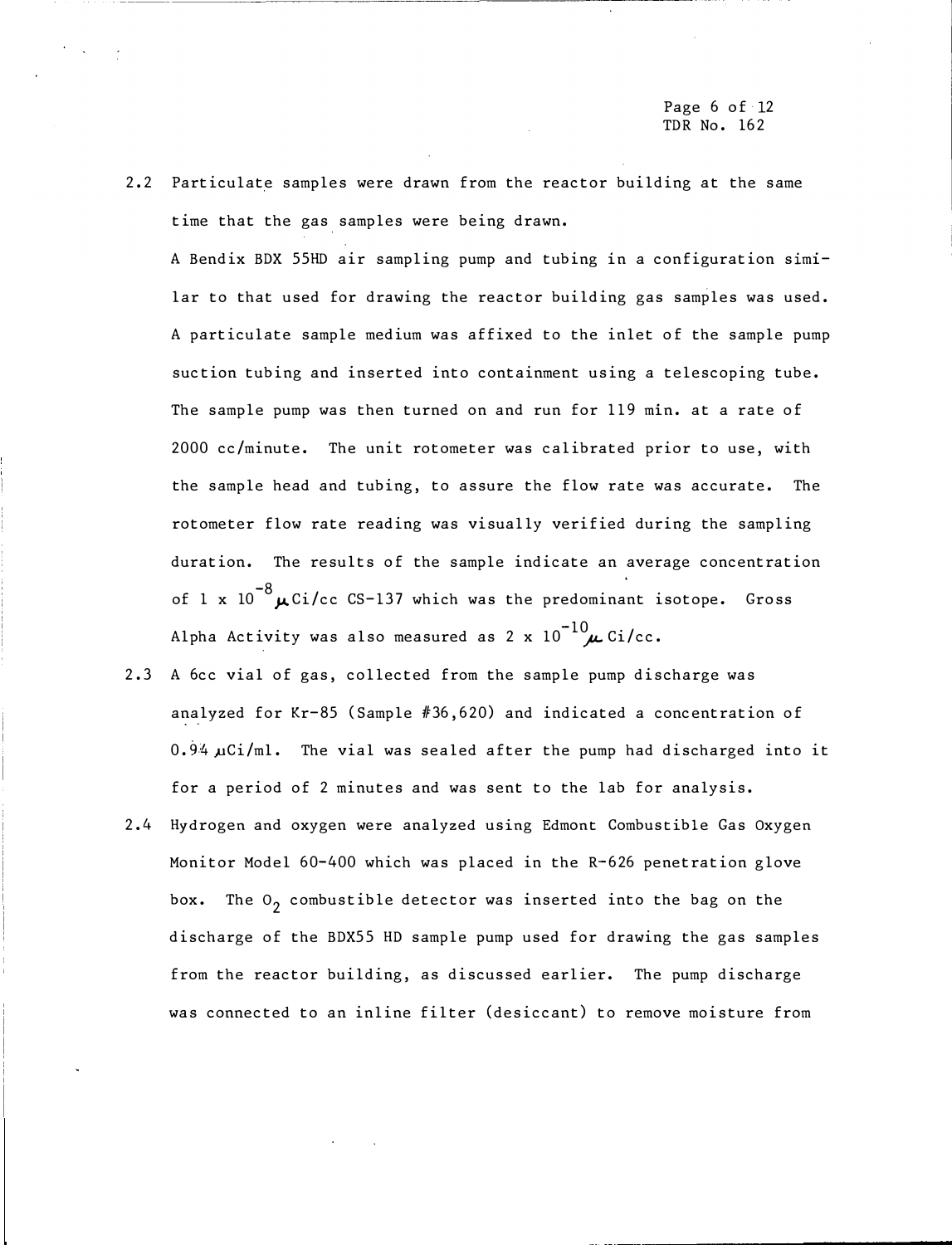the samples. The results are shown in Table 2. The average concentrations of 12.9% oxygen and 0.7% hydrogen compare favorably to the measurements taken using the HPR 227 sample rig as modified. Two of the six samples taken (the last two taken) had the filter (desiccant) removed from the sample line to provide a comparison to the other sample data. The results compared well.

3. 0 Conclusions

The results of these experiments indicate that there are no toxic gases present in the TMI-2 reactor building which would preclude entry into the building prior to atmosphere cleanup.

The oxygen deficient atmosphere is hazardous but will still sustain life but precludes routine entry. Krypton-85 concentrations are hazardous and also preclude routine entry.

The gaseous (Kr-85) and particulate sample results show good agreement with the most recent sample results from HPR-227.

The hydrogen concentration (0. 7%) is well below the flammability limit of 4%.

4. 0 Recommendations

Entry into the TMI-2 reactor building prior to atmosphere cleanup is practical, however, entries should be limited to data gathering and emergencies, due to the dose contribution from the  $l_{\mathbf{A}}(i)/m_l$  concentration of Kr-85 and the hazard posed by the oxygen deficient atmosphere.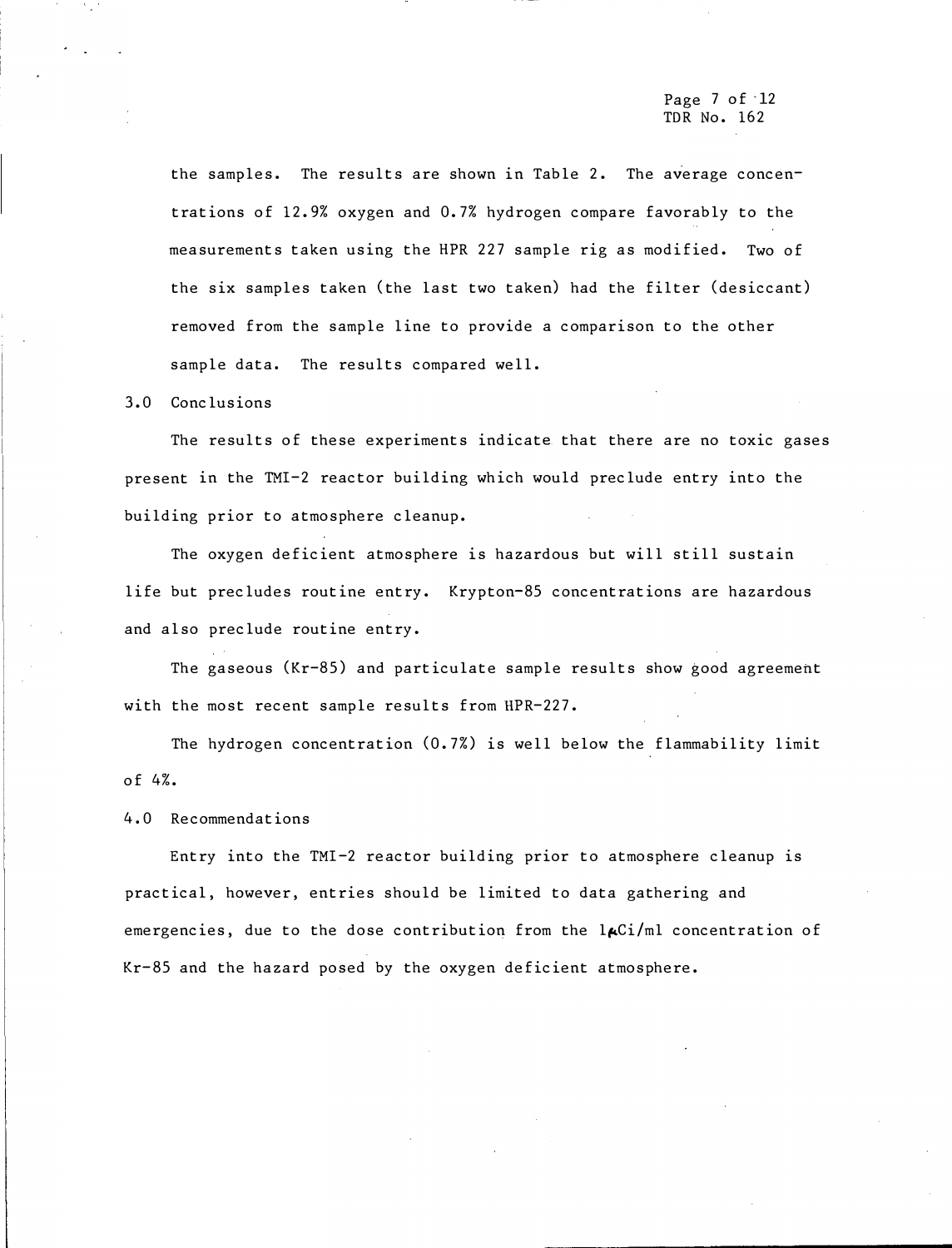5. 0 References

1. TDR 112 Rev. 0.

2. R.L. Witzke Memo 4/15/80 to J. Langenbach

3. M. Pavlek Memo 4/4/80 to B.D. Elam

4. TMI Sample No. 37667

5. TMI Sample No. 37669

6. TMI Sample No. 36652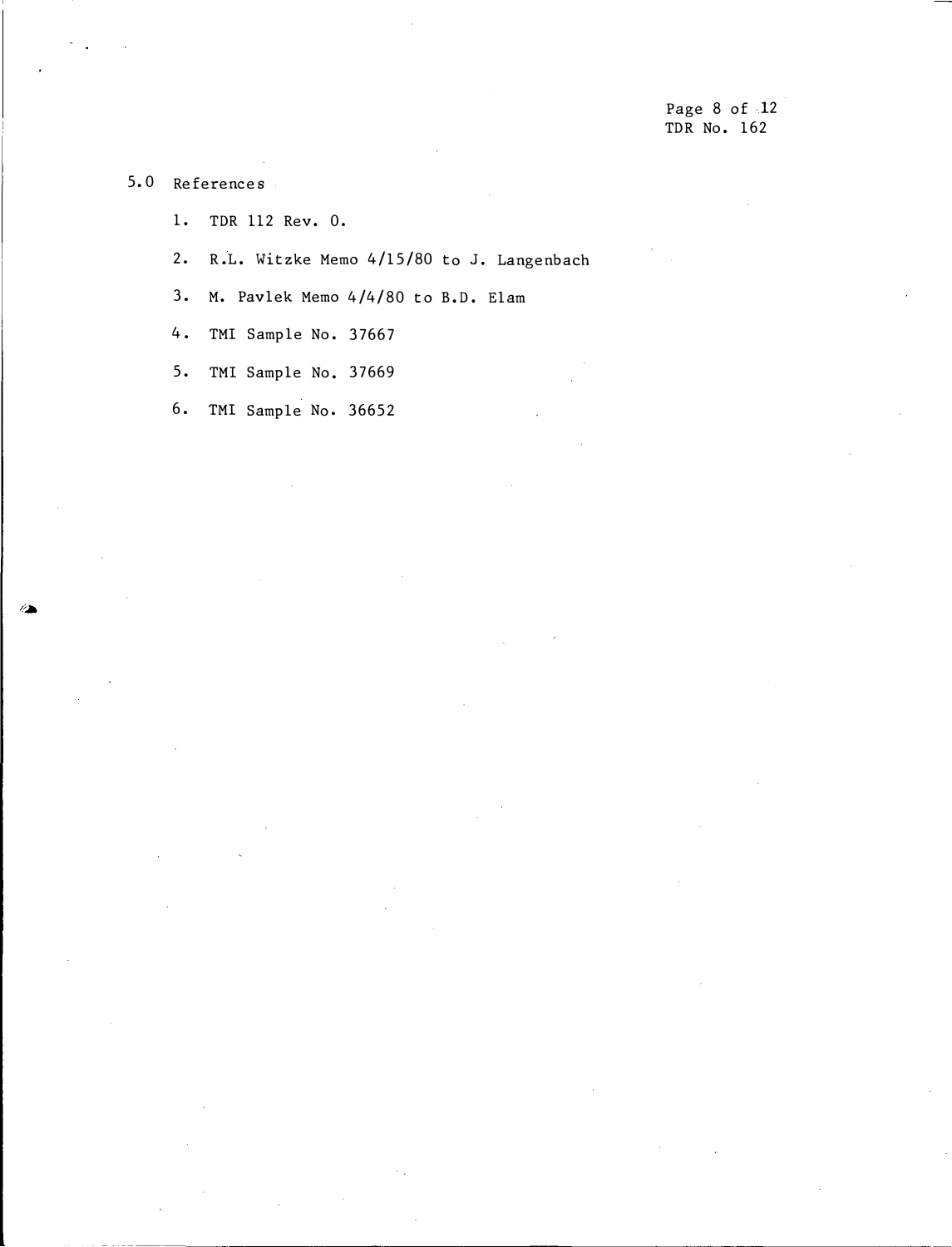# APPENDIX A





 $\mathcal{A}_{\mathcal{L}_{\mathcal{U}_1},\mathcal{V}_2}$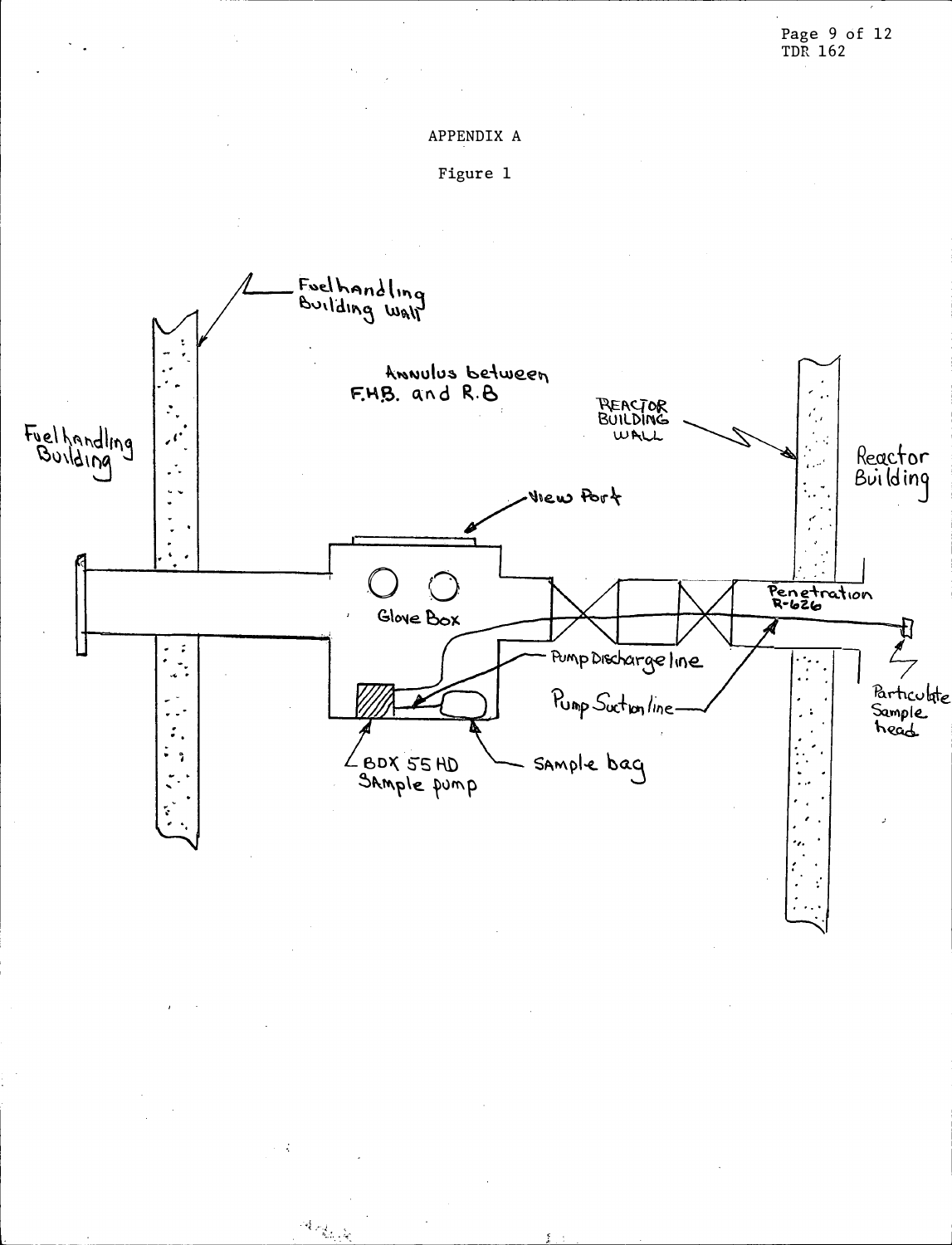#### APPENDIX B

#### TABLE 1

#### GPU SERVICE CORPORATION

#### Industrial Hygiene Field Sampling Record

Plant: Met-Ed, TMI, Unit #2 Date: 4-3 and 4-80 Area or Unit: Reactor Building, Containment By: R. L. Witzke Material(s): Carbon Monoxide, Ozone, Hydrogen Sulfide, Carbon Monoxide Operating Comditions: -0.5 psig 1nstrument: Bendix/Gastec

Detector Tubes MSA Detector Tubes Sample Sample Sample Concentration No. Time | Description | Carbon Dioxide %

| $CO2-1$   | $4 - 3 - 80$<br>13:41 | Inside R-626 glove box. Direct sample<br>of continment | N.D. to 0.013                             |
|-----------|-----------------------|--------------------------------------------------------|-------------------------------------------|
| $0_3 - 1$ | 14:08                 | Same as above                                          | Ozone ppm<br>N.D. to 0.1                  |
| $H2S-1$   | 14:26                 | Same as above                                          | Hydrogen Sulfide<br>ppm<br>2.5<br>N.D. to |
| $CO-1$    | 13:58                 | Same as above                                          | Carbon Monoxide<br>ppm<br>Void*           |
| $CO-2$    | 14:35                 | Same as above                                          | Void*                                     |
|           | 4/14/80               |                                                        | Carbon Monoxide<br>ppm                    |
| $CO-3$    | 16:17                 | Same as above                                          | N.D.**                                    |
| $CO-4$    | 16:34                 | Same as above                                          | N.D.**                                    |

N.D. = Not Detected

\*Hydrogen interference with the indicator media for the Bendix, carbon monoxide detector tube.

\*\*MSA, Part No. 47134 carbon monoxide detector tube.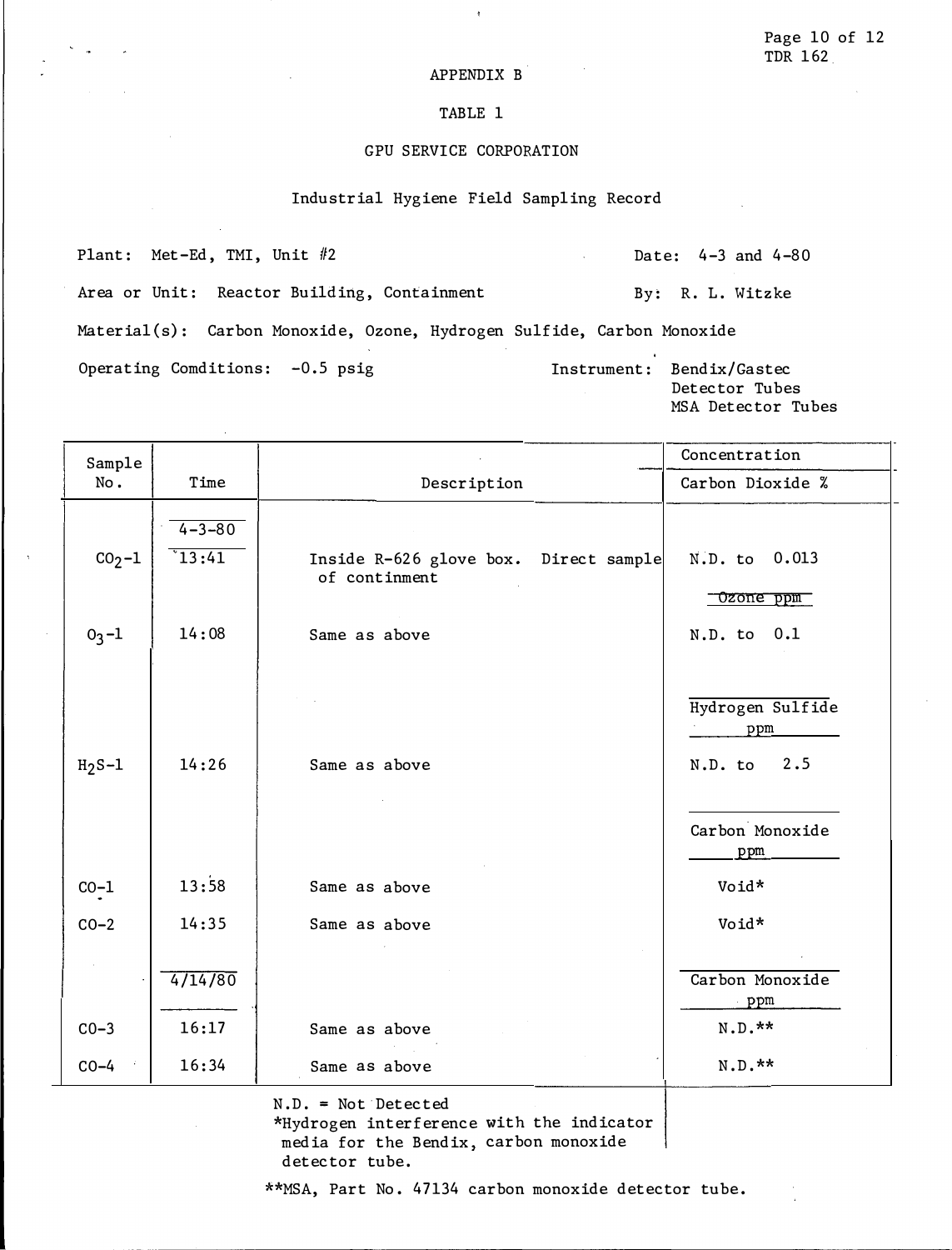#### APPENDIX C

## TABLE 2

### GPU SERVICE CORPORATION

#### Industrial Hygiene Field Sampling Record

 $\mathcal{L}^{\mathcal{L}}$  ,  $\mathcal{L}^{\mathcal{L}}$ 

 $\alpha = 1/\alpha$  .

Plant: Met-Ed, TMI, Unit #2 Date: 4-3-80

Area or Unit: Reactor Building, Containment By: R. L. Witzke

Material(s): Oxygen

 $\sim$   $\sim$   $\sim$   $\sim$ 

Operating Conditions:

Instruemnt: Edmont-Wilson Model 60-400

| Sample      |        |                                                                      | Concentration |  |
|-------------|--------|----------------------------------------------------------------------|---------------|--|
| No          | Time   | Description                                                          | Oxygen %      |  |
| $02 - 1$    | 13:54  | Inside R-626 glove box. Direct<br>sample of containment air          | 12.9*         |  |
| $0^{2}$ -2  | .13:56 | Same as above                                                        | 12.6*         |  |
| $0_2 - 3$   | 14:13  | Same as above                                                        | 12.9*         |  |
| $0^{2-4}$   | 14:27  | Same as above                                                        | 13.0          |  |
| $0^{3} - 5$ | 15:10  | Same as above                                                        | 12.8          |  |
|             |        |                                                                      | Hydrogen %    |  |
| $_{12} - 1$ | .13:54 |                                                                      | $.7%$ *       |  |
| $H_2 - 2$   | 13:56  |                                                                      | .7%           |  |
| $H_2 - 3$   | 14:13  |                                                                      | $.7%$ *       |  |
| $H_2 - 4$   | 14:27  |                                                                      | .7%           |  |
| $_{12} - 5$ | 15:10  |                                                                      | .5%           |  |
| $H_2 - 6$   | 15:13  |                                                                      | .6%           |  |
|             |        | *Corrected for relative humidity at<br>$90\% = 36$ mm Hg as sampled. |               |  |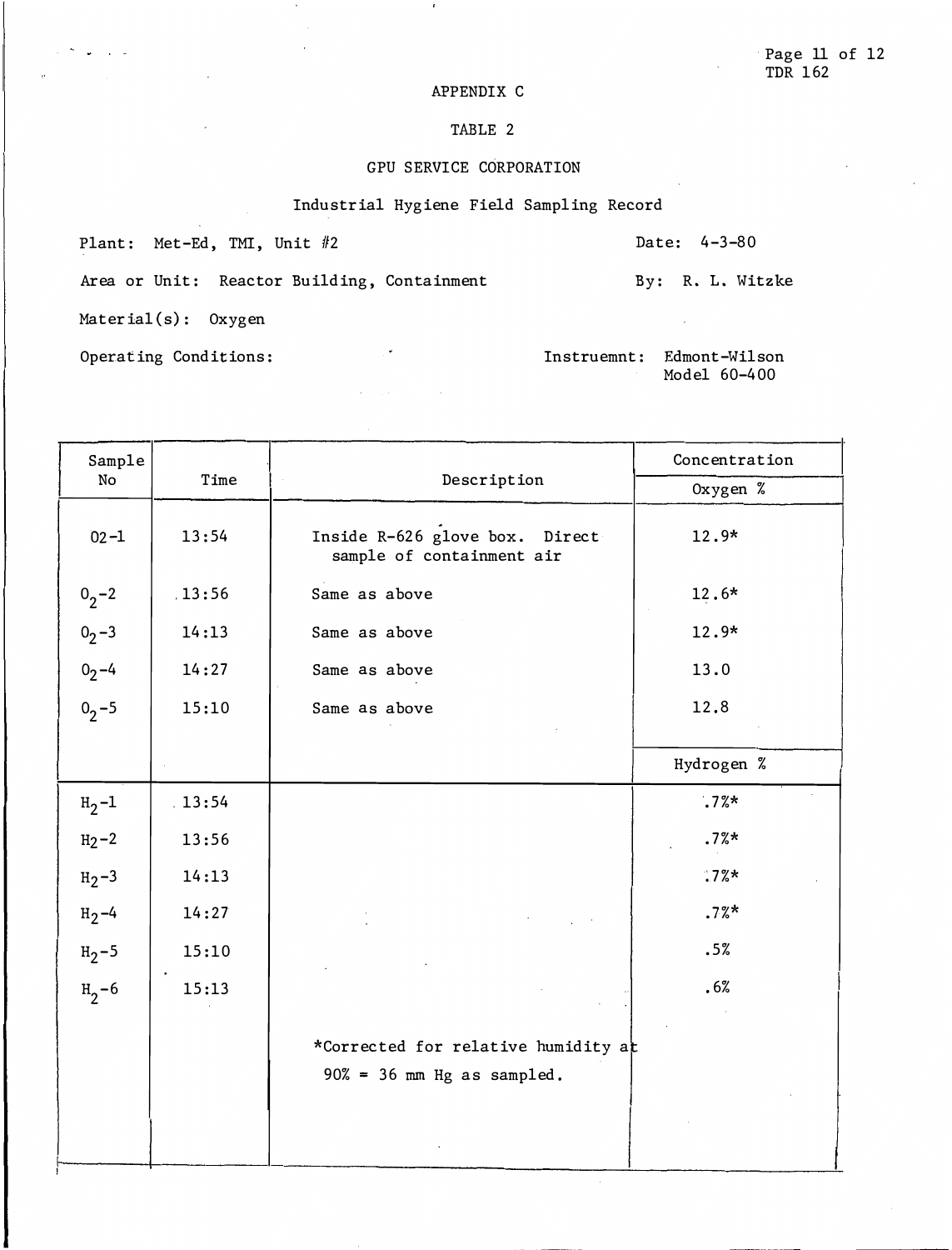Page  $12$  of  $12$ 

TDR 162

# Appendix D<br>Table 3

| Metropolitan Edison Company<br>Three Mile Island Unit 2 |                                               |                                                                               |                                                |                                                                                      |  |
|---------------------------------------------------------|-----------------------------------------------|-------------------------------------------------------------------------------|------------------------------------------------|--------------------------------------------------------------------------------------|--|
| Sample No.                                              | Time/Date                                     | Description                                                                   | Results $\mu$ Ci/ml/                           |                                                                                      |  |
| 37669                                                   | 1907<br>4/15/80                               | Penetration R-626 Reactor<br>Building Particulate Sample                      | $Cs - 134$<br>$Cs - 137$<br>Grossoc<br>GrossbY | $6.45E^{-10}$<br>$4.75E^{-9}$<br>$1.97E^{-10}$<br>$1.13E^{-8}$                       |  |
| 36652<br>بالمكورة فارتبطون<br>an<br>Kabupatèn Kalénd    | 1715<br>4/3/80<br>$\mathcal{L} = \mathcal{L}$ | $\gamma_{\rm{2}}$<br>Penetration R-626 Reactor<br>Building Particulate Sample | $Cs - 137$                                     | $1.24E^{-8}$<br>Gross $\approx 4.02E^{-11}$<br>Gross $5^{\circ}$ 6.69E <sup>-9</sup> |  |
| 36620                                                   | 1519<br>4/3/80                                | Penetration R-626 Reactor<br>Building Air Sample                              | $Kr-85$<br>$Cs - 137$                          | 9,45 $E^{-1}$<br>$1.05E^{-5*}$                                                       |  |
| $\ddot{\phantom{1}}$<br>36615                           | 1332<br>4/3/80                                | Penetration R-626 Reactor<br>Building Air Sample                              | $Kr-85$<br>$Cs - 137$                          | $5.5E^{-1}$<br>$1.11E^{-5*}$                                                         |  |
| 36616                                                   | $\sim$<br>1345<br>4/3/80                      | Penetration R-626 Reactor<br>Building Air Sample                              | $Kr-85$<br>$Cs-137$                            | $6.25E^{-1}$<br>$1.37E^{-5*}$                                                        |  |
| 36617                                                   | 1400<br>4/3/80                                | Penetration R-626 Reactor<br>Building Air Sample                              | $Kr-85$                                        | $8.86E^{-1}$                                                                         |  |
| 36618                                                   | 1420<br>4/3/80                                | Penetration R-626 Reactor<br>Building Air Sample                              | $Kr-85$                                        | $6.58E^{-1}$                                                                         |  |
| 36619                                                   | 1448<br>4/3/80                                | Penetration R-626 Reactor<br>Building Air Sample                              | $Kr-85$                                        | $8.9E^{-1}$                                                                          |  |

 $\overline{\phantom{0}}$ 

\*Sample vial contaminated.

k,

 $\omega \rightarrow \pm$